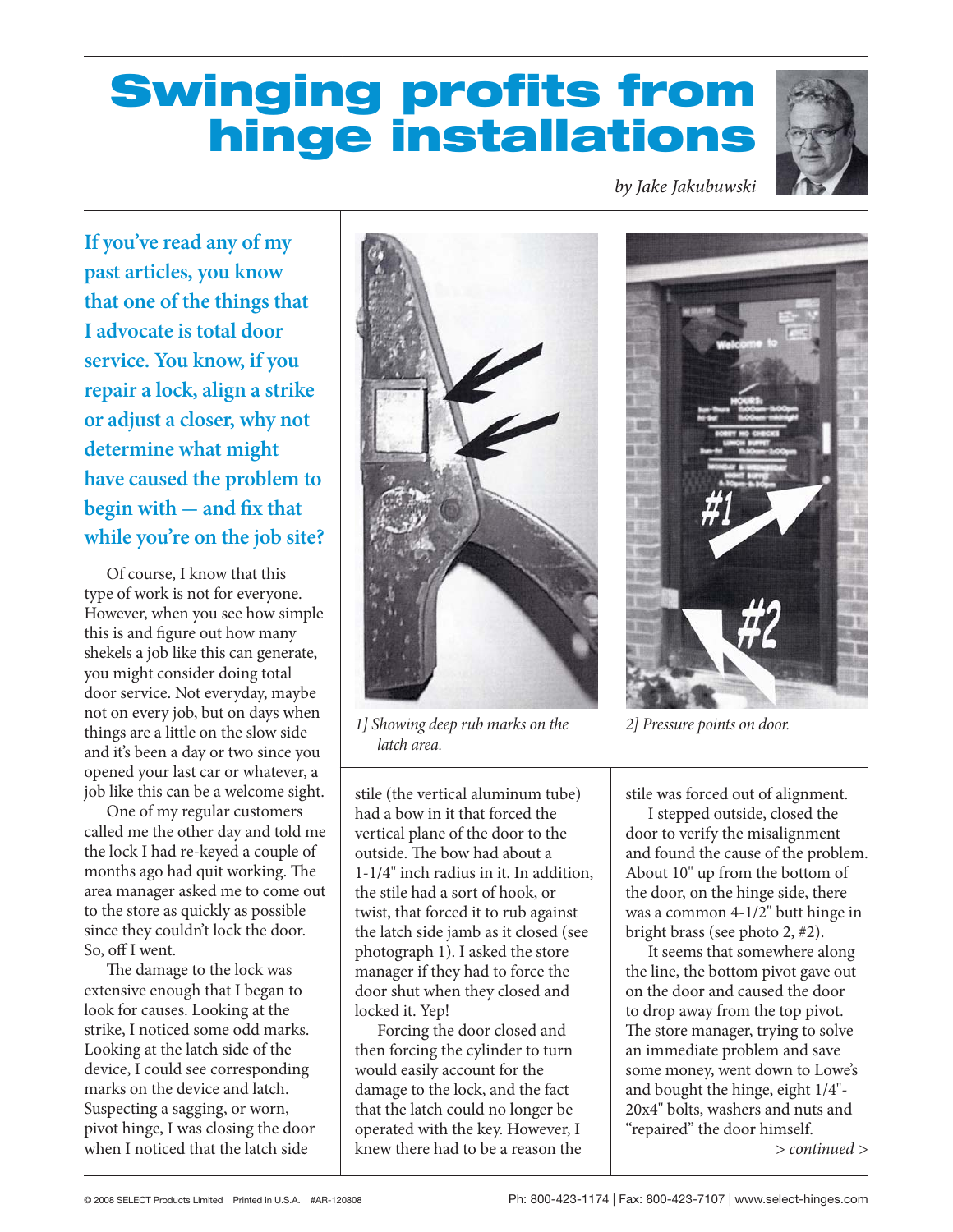Although the manager's intentions were good, he didn't know you can't use a mortise hinge to fix a door that has pivot hinges on it, especially if you don't remove the pivots first. If you look at the butt hinge in photograph 2, you can see that it is placed flat against the jamb and the hinge-side stile of the door and bolted tight. That caused the door to bow and bind because the top pivot was offset. When the door was opened, the bind became worse (consequently the "bow" in the door I mentioned earlier) and that bind forced the panic device to rub the latch-side jamb and made it necessary to force the door closed when locking up.

Interestingly, if the door had glass in it rather than Plexiglas, the glass would have shattered because of the severity of the door bind.

**The first thing I did was to call the area manager and give him the news — it would be necessary to take the door down, remove the pivots (and bright brass hinge) and install a SELECT SL-57 continuous hinge and a new lock and closer.** I told the Area Manager how much the "fix" would cost. He agreed and I ordered the stuff I needed. I left and came back a couple of days later with my son Kelly to resolve the problem.

Once the mortise hinge (photograph 2, #2) was removed from the door, it was a simple matter to take the door down since the bottom pivot had long since broken (see photograph 3). Both the bottom and top pivot are held in place by either two bolts, which go through the face of the stile and can be accessed from the bottom and top of the stile, or two nuts on studs. The appropriate-sized box end wrench can be used to remove those bolts or nuts.

Photograph 4 shows the removal of the top pivot. Again, the bolts that secure that pivot are easily accessed from the top end of the stile.



*4] Removing top pivot.*

The next step is cutting the SELECT hinge to size. This can easily be done with a hacksaw. Just measure the door, deduct about a 1/2" from the measurement, mark the hinge accordingly (while it's still folded like it was in the box) and cut the excess off. Next remove the two security cover plates (the inside one, next to the glass has three small Allen screws that hold it to the hinge) and set them aside.

I use double-faced carpet tape to hold the hinge in position on the edge of the door until a couple of selfdrilling screws can be used to secure the position of the hinge on the door. Photograph 5 shows Kelly using a drill to set the screws that secure the hinge.

In photograph 6 Kelly is through drilling the hingeside stile using the SELECT SL-57 as a template. These holes are drilled to 3/8" to accept sex bolts. After the





*3] Bottom pivot. 5] Securing hinge with self-drilling screws.*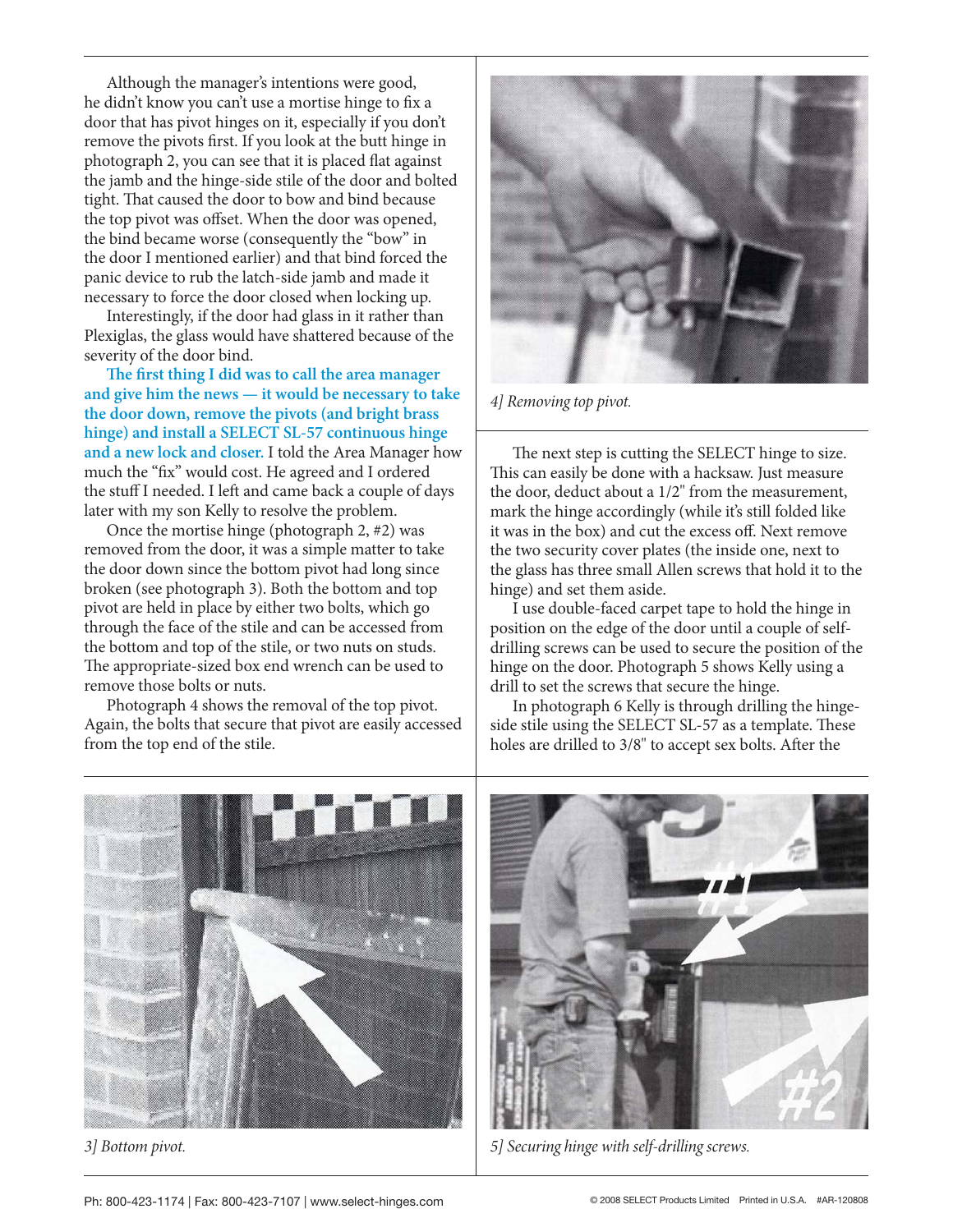holes are drilled we simply insert a sex bolt in the hole, and insert a "shouldered" 1/4-20 flat-head Philips screw from the opposite side and tighten them up with the DeWalt. SELECT supplies all the bolts, screws and such that you need for the average installation. However, I deviate on aluminum stile doors and use lQ-16x3/4" Pan Head, self-drilling screws to secure the hinge to the frame.

In photograph 7 you can see the blind ends of the sex bolts securing the hinge to the door. Notice that the arrow is pointing to an area that does not have a sex bolt in it. On the opposite (inside) stile the crossbar is mounted, and using a sex bolt in that area would interfere with the mounting of the crossbar. I simply use a 10-16 pan head self-drilling screw just below the hole (it's countersunk) to secure the hinge in that area. Although it's not shown until later, the security cover for the door leaf of the hinge is slid into place at this point and secured with the Allen screws provided.

*[NOTE: The prepped holes that are already on the jamb side of the hinge are counter sunk. Never use a pan head screw with its flat shoulder in a countersunken prep, as it will allow the hinge to move under stress. As can be seen later, I use the pan heads in between the prepped countersinks. That way, the pan heads are drawn up tight to the flat surface of the hinge and the chances of them working loose is minimal.]*

With the hinge firmly secured to the door, it's time to place the door back in the opening and attach the hinge to the frame. In photograph 8 the arrow points to some cardboard between the threshold and the bottom rail of the door. Those two pieces of cardboard are my "shims" for this particular job. In this case, two pieces of cardboard (cut from the packing carton of the hinge)



*6] Drilling through holes for bolts.*



*7] Hinge attached to door.*



*8] Using cardboard to shim door.*



*9] Drilling pilot holes.*



*10] Driving self-drilling screws.*



*11] Showing pan head screws.*

were sufficient to raise the door to the exact level for proper operation.

When necessary, I also use wood, plastic and steel wedges or a couple of Stanley Wonder Bars to raise and hold the door in position. It all depends on the size and weight of the door. In this case with aluminum stiles and rails and a Plexiglas sheet rather than tempered glass, the door was light and easy to handle.

Photograph 9 shows my son drilling pilot holes for the selfdrilling screws. What? Yeah, I know it sounds sort of redundant, but the photograph does show Kelly drilling 1/8" pilot holes in the jamb side of the hinge and frame. The reason is simple. The pilot hole accomplishes two goals. One, it keeps the screw from "walking" when trying to drill with it and two, it keeps the jamb leaf of the hinge from lifting once the screw penetrates the leaf, but has not yet cut through the aluminum jamb.

After you get a couple of screws in the leaf to hold it steady, you can drive the screws through both the leaf and the jamb with relative ease. Whenever I deal with a steel or wood door and a steel frame, I make it a practice to drill pilot holes.

Once the pilot holes have been drilled (here, Kelly chose to drill all the screw locations), it's easy enough to drive the pan heads and securely attach the hinge leaf to the frame, as seen in photograph 10.

As a rule, I will put only about four screws, evenly spaced along the leaf of the hinge, and then check the door for ease of operation and alignment. That way, if there are any problems, they can be corrected before I finish screwing the jambside leaf down. Photograph 11 shows the pan heads equally spaced down the length of the hinge.

The hinge is now ready for the security cover. In photograph 12 Kelly is using a wooden wedge and a hammer to seat